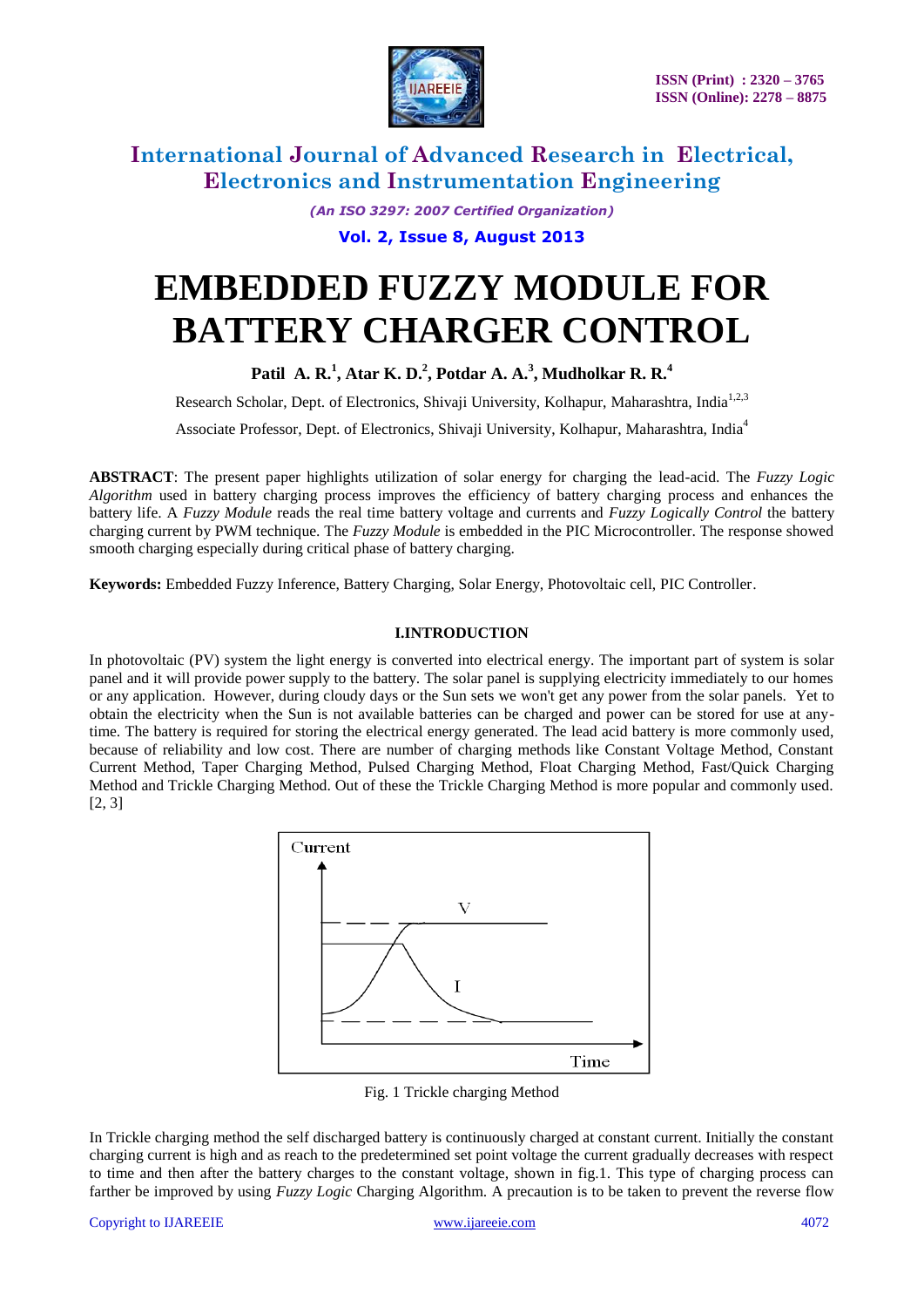

*(An ISO 3297: 2007 Certified Organization)*

### **Vol. 2, Issue 8, August 2013**

of current in PV system in case of full charging of battery. The battery charging is up to 70% to 80% in not critical, but the final phase of charging of 20 % to 30% requires more precaution thereby needing a specially designed battery charging algorithm. This complexity can be avoided by using the implementation of *Embedded Fuzzy Logic.*

When charging of the battery reaches to 100%, it has to disconnect the solar panel from the battery. The PIC microcontroller unit can be programmed to read the charging voltage and current of the battery according to Fuzzy rule base system and to thereon determine the PWM duty cycle. DC to DC buck controls the flow of current into the battery. The block diagram implementation is shown in fig. 2(a). *Fuzzy Logic* is the logic that can handle the imprecise data in precisely manner. The process of battery charging can be encoded in a rule base without requiring mathematical equations. The *Fuzzy Logic* is decision making logic and generates output smoothly. In the present *Fuzzy Logic* is implemented for final phase of battery charging as it is critical in terms of power consumption and battery life. The *Embedded Fuzzy* is a concept of single chip solution of control system based on data and knowledge representation using Fuzzy sets and Fuzzy rules. The process of *Embedded Fuzzy* involves the development of Fuzzy program into micro'C' software and uploading into the target microcontroller.



Fig. 2(a) Block diagram of implementation

The hardware implementation photograph is shown in figure 2(b).



Fig. 2(b) Hardware implementation photograph

Copyright to IJAREEIE [www.ijareeie.com](http://www.ijareeie.com/) 4073 The block diagram of circuit implementation built around PIC microcontroller is shown in Fig. 3. The *Embedded Fuzzy* programmed chip (PIC Microcontroller) applies the Fuzzy rules to the battery conditions and computes the PWM duty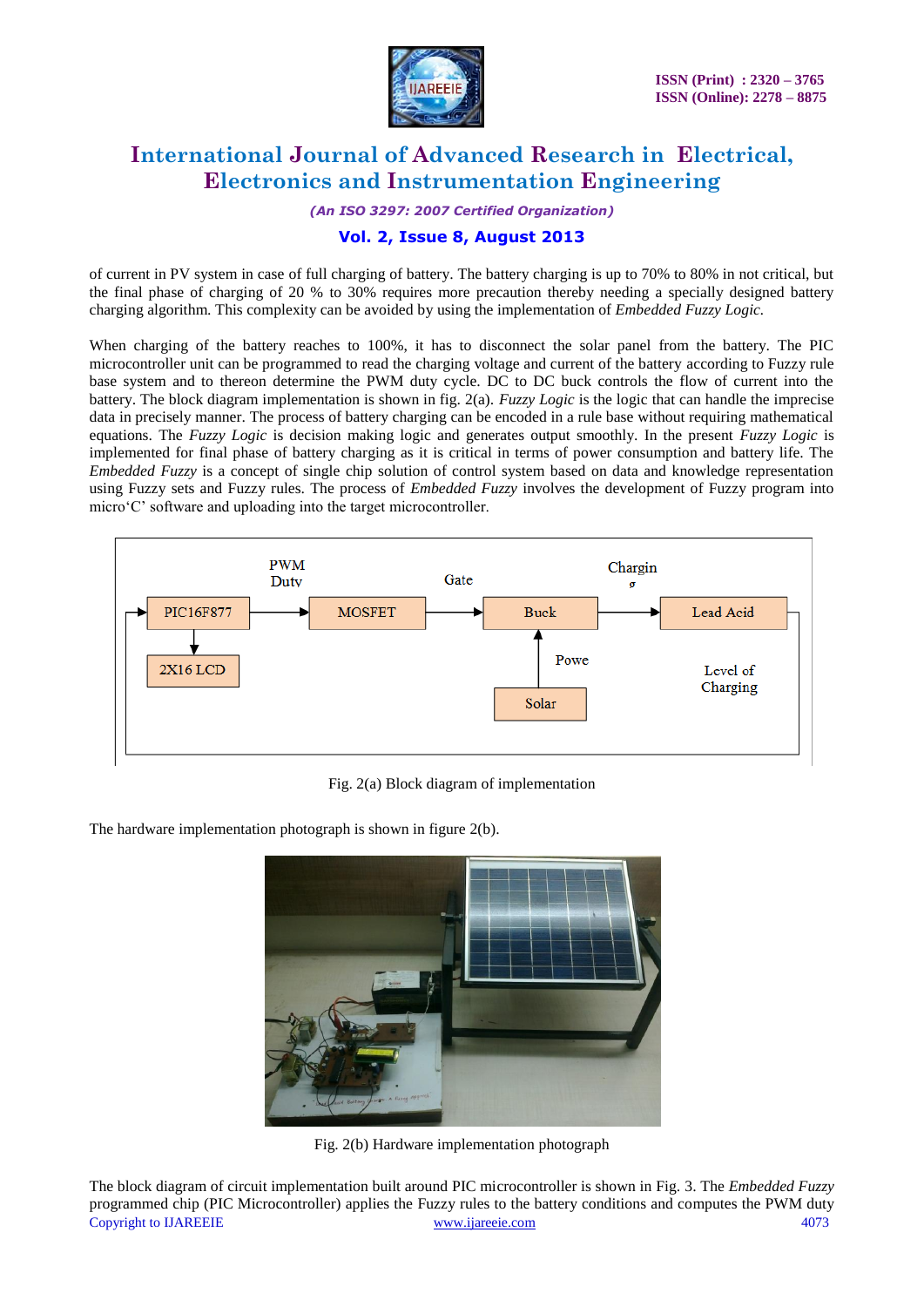

*(An ISO 3297: 2007 Certified Organization)*

### **Vol. 2, Issue 8, August 2013**

cycle for the pulse that appears at RC2 pin of PIC and goes to the isolator. Output of isolator is connected to gate of the MOSFET. The power generated by PV is given to battery through buck converter. The charging rate of the battery depends on the Fuzzy PWM of the controller. The LCD 2x16 display unit displays the present current and voltage of the battery.



Fig. 3 Circuit diagram implementation

A PV module is connected to the circuit and battery act as a load. The buck converter is suitable for use when the solar module voltage is high and the battery voltage is low. The real time current and voltage signal are given to Fuzzy controller (PIC) chip. The interface circuits are used to lead the battery voltage and current signals to the microcontroller. PWM drives the DC/DC buck converter, according to the *Embedded Fuzzy* Charging Algorithm.

#### **II.FUZZY LOGIC**

The *Fuzzy Logic Controller* goes through three steps: Fuzzification, Fuzzy Inference and Defuzzification.

- *A. Fuzzification*
	- *1) Fuzzification of Voltage-Signal:* The range of Voltage-signal is partitioned into three regions with triangular and trapezoidal membership functions labelled as: Low, Medium and High over Universe of Discourse (UoD) of 0 to 13 V as shown in fig.  $4(a)$ .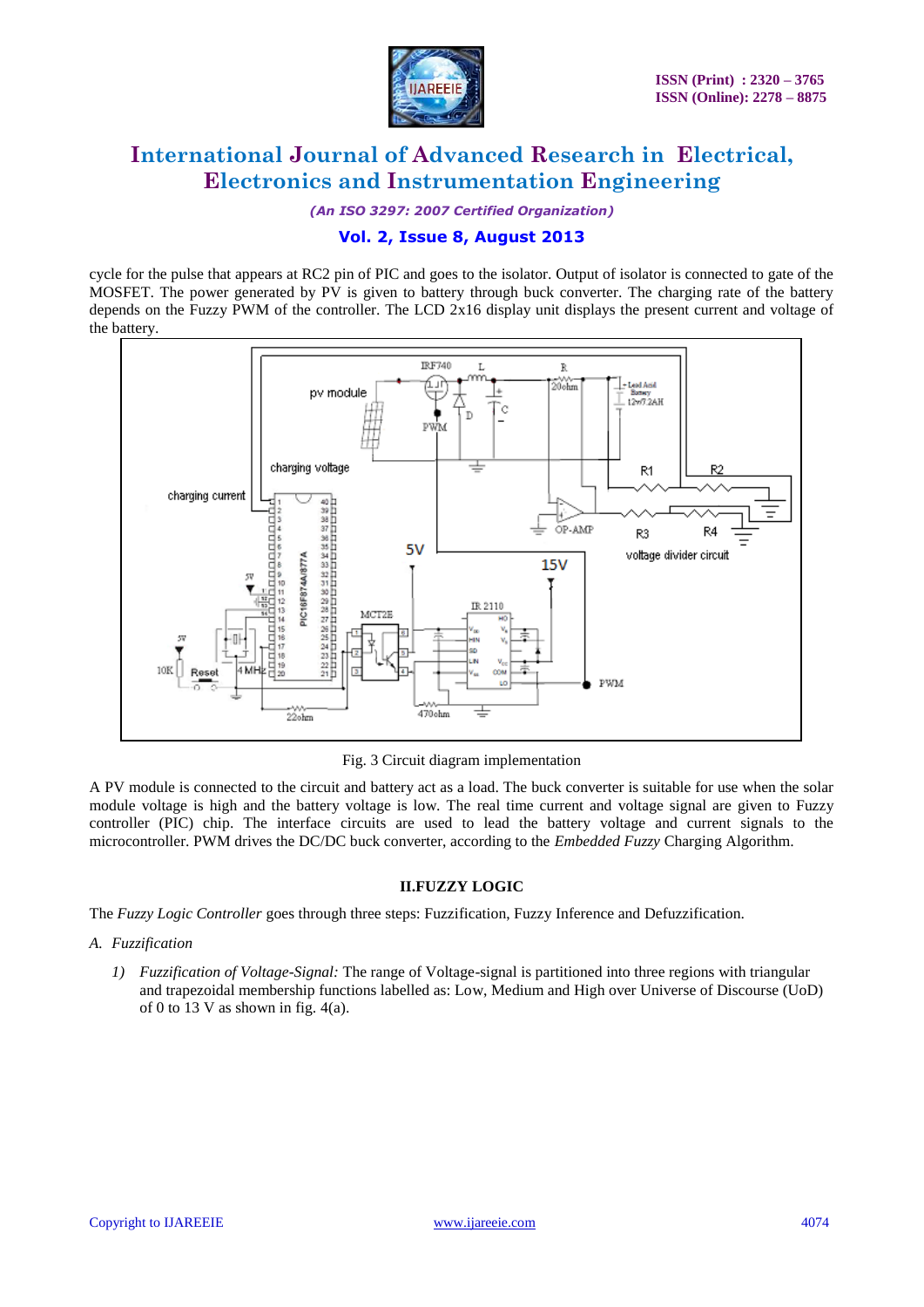

*(An ISO 3297: 2007 Certified Organization)*

### **Vol. 2, Issue 8, August 2013**



Fig. 4 (a) Input membership function (Voltage)

*2) Fuzzification of Current-Signal:* The second input parameter is Current signal. The range of Current-signal is partitioned into three regions with triangular and trapezoidal membership functions labelled as: Increase Maintain and Decrease over UoD of 0 to 600 mA as shown in fig. 4(b).



Fig. 4 (b) Input membership function (Current)

3) *Fuzzification of PWM Duty cycle-Signal:* Defuzzification converts membership functions into Crisp value for PWM signal. Three triangular partitions are labelled as Low, Medium and High over UoD of 0 to100 counts as shown in fig. 5.



Fig. 5 Output membership function (PWM duty cycle)

### *B. Fuzzy Inference System*

Copyright to IJAREEIE [www.ijareeie.com](http://www.ijareeie.com/) 4075 The Fuzzy Inference forms a key part of *Fuzzy Logic Control*. The Fuzzy IF-THEN rule base matrix is in Table 1.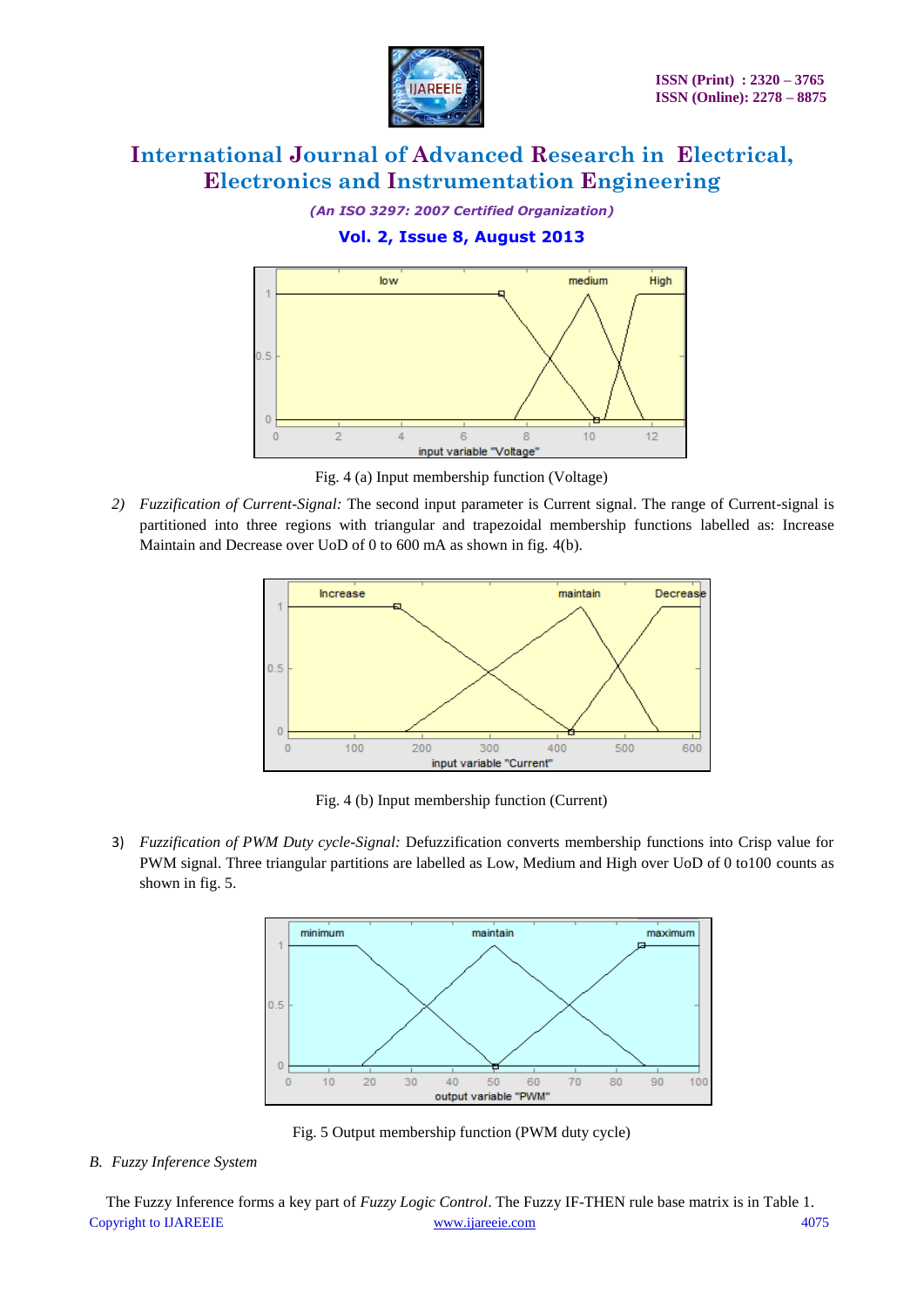

*(An ISO 3297: 2007 Certified Organization)*

### **Vol. 2, Issue 8, August 2013**

| Current        | <b>Decrease</b> | Maintain | <b>Increase</b> |
|----------------|-----------------|----------|-----------------|
| <b>Voltage</b> |                 |          |                 |
| Low            | Maximum         | Maximum  | Maintain        |
|                |                 |          |                 |
| <b>Medium</b>  | Maximum         | Maintain | Minimum         |
|                |                 |          |                 |
| <b>High</b>    | Maximum         | Maintain | Minimum         |
|                |                 |          |                 |

#### **TABLE I** RULE BASE MATRIX

The Fuzzy Inference based on Mamdani's scheme is shown in fig.6 for present voltage of 9.36V, current of 334mA thereby suggesting a PWM of 59.1%.



Fig. 6 Rule viewer

The FIS is DISO (Dual Input Single Output) and its three dimensional view shown in fig. 7.



Fig. 7 Surface view of Fuzzy Logic Module Implementation

#### **III.RESULT AND CONCLUSION**

The battery charging below 70% in not critical, but latter part of charging needs special attention to ensure longer life of battery.

Copyright to IJAREEIE [www.ijareeie.com](http://www.ijareeie.com/) 4076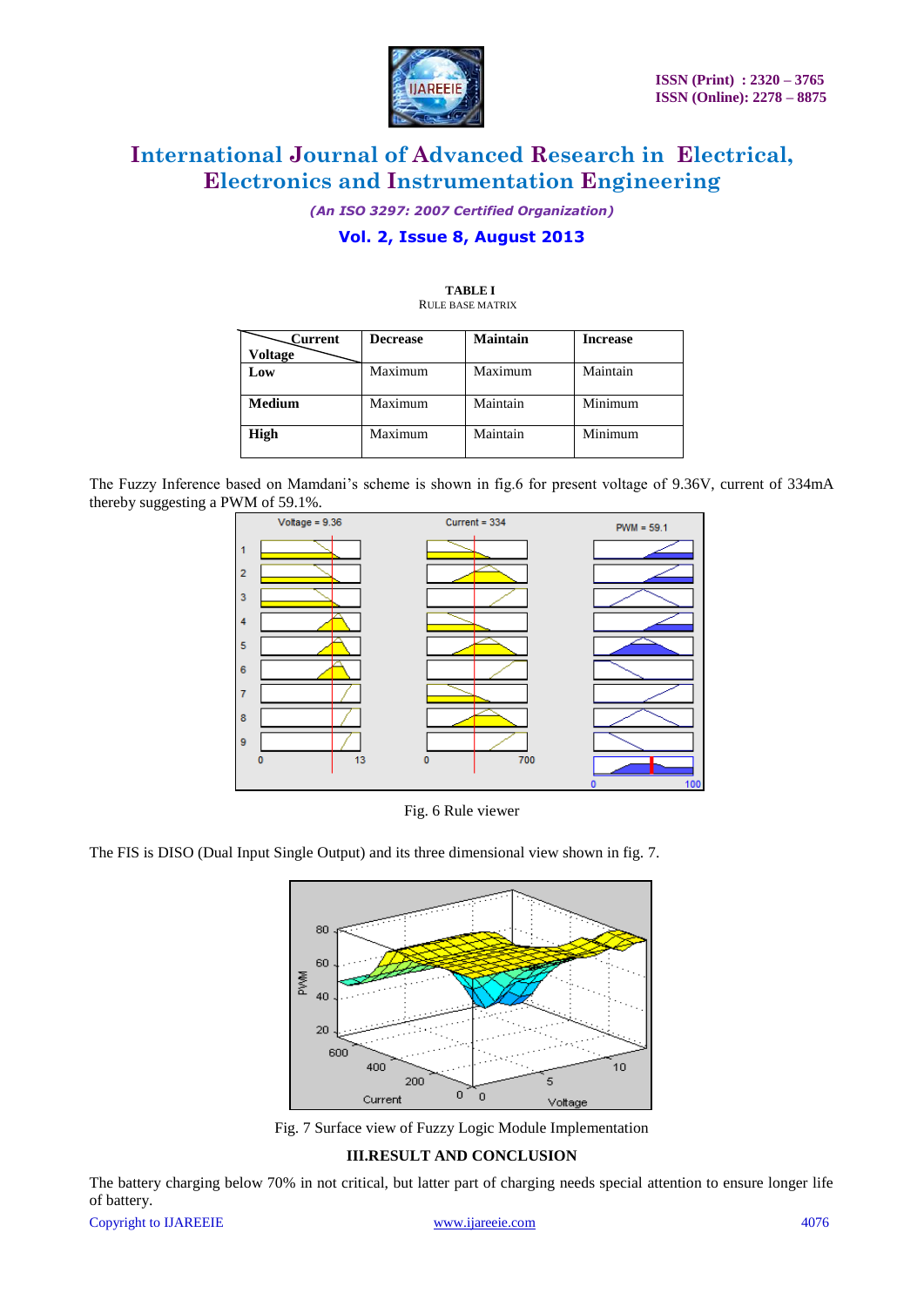

*(An ISO 3297: 2007 Certified Organization)*

#### **Vol. 2, Issue 8, August 2013**



Fig. 8 Battery Charging Voltage

The charging based on *Fuzzy Logic* Charging Algorithm is quite smooth as compared to non-fuzzy charging as depicted in fig.8. In full sunlight the battery charging time is about 4 to 5 hours. The response of the *Embedded Fuzzy* being smooth it improves the performance of battery charging. With further tuning of fuzzy sets and fuzzy rules the process of battery charging can be more and more power efficient.

#### **REFERENCES**

- [1] Abubakkar Siddik. A and Shangeetha. M "Implementation of Fuzzy Logic controller in Photovoltaic Power generation using Boost Converter and Boost Inverter" International Journal of Power Electronics and Drive System (IJPEDS, pp. 249-256, 2012.
- [2] A. Arti and Dr. SP.Umayal "MPPT Based Photovoltaic High Intensity Discharge Street Lighting System Using Fuzzy Logic Controller" International Journal of Emerging Technology and Advanced Engineering, Volume 3, Issue 5, pp. 137-142, May 2013.
- [3] Battery and energy charging methods, Electropedi[a http://www.mpoweruk.com/chargers.htm](http://www.mpoweruk.com/chargers.htm) received by 02/04/2013.
- [4] Aïssa Boutte and Abdelhamid Midoun "Battery State of Charge Estimating Using EKF-Fuzzy Logic Approach" International Conference on Future Electrical Power and Energy Systems, pp.483-488, 2012.
- [5] G. Balasubramanian and S. Singaravelu "Fuzzy Logic Based Controller for A Stand-Alone Hybrid Generation System Using Wind and Photovoltaic Energy" International Journal of Advances in Engineering & Technology, pp.668-679, May 2012.
- [6] Prof. Himanshu K.Patel, Deep H. Desai and Yadav Satyendra S. "Gsm Based Emergency Calling System" International Journal of Electronics and Communication Engineering & Technology (IJECET), Volume4, Issue 1, January- February 2013
- [7] [Sharif, Gazi Mohammad](http://ieeexplore.ieee.org/search/searchresult.jsp?searchWithin=p_Authors:.QT.Sharif,%20Gazi%20Mohammad.QT.&searchWithin=p_Author_Ids:38471526800&newsearch=true) ; [Islam, S. M Mohaiminul](http://ieeexplore.ieee.org/search/searchresult.jsp?searchWithin=p_Authors:.QT.Islam,%20S.%20M%20Mohaiminul.QT.&searchWithin=p_Author_Ids:38184220400&newsearch=true) [Salim, Khosru Mohammad](http://ieeexplore.ieee.org/search/searchresult.jsp?searchWithin=p_Authors:.QT.Salim,%20Khosru%20Mohammad.QT.&searchWithin=p_Author_Ids:38186732600&newsearch=true) ["Design & construction of microcontroller based maximum](http://ieeexplore.ieee.org/xpl/articleDetails.jsp?tp=&arnumber=5454228&contentType=Conference+Publications&searchWithin%3Dp_Authors%3A.QT.Sharif%2C+Gazi+Mohammad.QT.%26searchWithin%3Dp_Author_Ids%3A38471526800%26searchField%3DSearch_All)  [power point PWM charge controller for photovoltaic application"](http://ieeexplore.ieee.org/xpl/articleDetails.jsp?tp=&arnumber=5454228&contentType=Conference+Publications&searchWithin%3Dp_Authors%3A.QT.Sharif%2C+Gazi+Mohammad.QT.%26searchWithin%3Dp_Author_Ids%3A38471526800%26searchField%3DSearch_All) [ICDRET\),](http://ieeexplore.ieee.org/xpl/mostRecentIssue.jsp?punumber=5446613) IEEE Conference Publications, pp.1-4, 2009
- [8] Priyanka Paliwal, N. P. Patidar, and R. K. Nema "Fuzzy Logic Based Determination of Battery Charging Efficiency Applied to Hybrid Power System" IOSR Journal of Electrical and Electronics Engineering (IOSR-JEEE), (IOSR-JEEE), PP. 30-37, Feb. 2013
- [9] Florent Boico, Brad Lehman, and Khalil Shujaee "Solar Battery Chargers for NiMH Batteries" IEEE Transactions on Power Electronics, Vol. 22, No. 5, pp. 1600-1609, Sep- 2007
- [10] Mohd Tariq, Sagar Bhardwaj and Mohd Rashid "Effective battery charging system by solar energy using C programming and microcontroller" American Journal of Electrical Power and Energy Systems, Vol. 2, No. 2, pp. 41-43, 2013
- [11] Mrs Jaya N. Ingole, Mrs Dr. Madhuri A. Choudhary, and Dr. R.D. Kanphade "PIC Based Solar Charging Controller For Battery" International Journal of Engineering Science and Technology (IJEST), pp. 384-390, Feb.2012.
- [12] S. Menakambal and A. Satheesh "Solar Energy Based Optimal Battery Charging Mechanism in Robotic Vehicle by Using Smart Host Microcontroller" IOSR Journal of Electrical and Electronics Engineering (IOSR-JEEE), PP. 30-37, Feb. 2013
- [13] K.V. Santhosh and J.S. Rajshekar "An Intelligent Solar Powered Street Light" International Conference on Computing and Control Engineering (ICCCE 2012), Apr. 2012,
- [14] Anju Jolly and F.T. Josh "Optimization of Energy Management for Charged Storage of a PV System by the Fuzzy Logic Technique" International Journal of Computer Applications, Volume 63, No.10, pp. 19-24, Feb. 2013.



**Miss. Patil A. R.** received Master degree in 2011 in Electronics science with Power Electronics specialized from Shivaji University Kolhapur, India and currently she has doing research in Shivaji University Kolhapur.

Copyright to IJAREEIE [www.ijareeie.com](http://www.ijareeie.com/) 4077